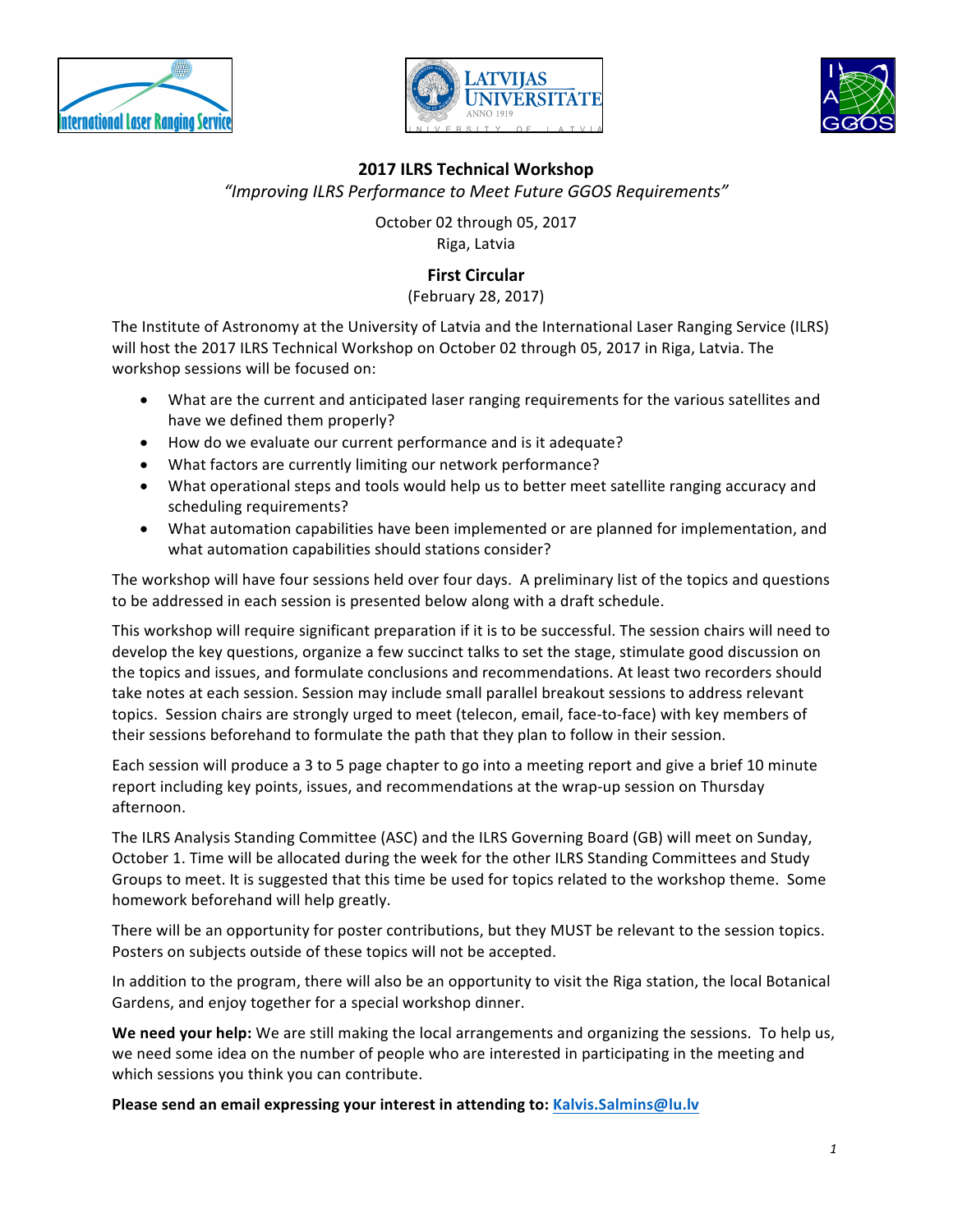





# **Workshop Outline**

The session topics include:

### **Session 1 (October 02):**

What are the satellite tracking and scheduling requirements? (Session Chairs: Mike Pearlman, Carey Noll, Jens Steinborn, Frank Lemoine)

- GGOS related satellite missions
	- $\circ$  Which are crucial to meeting GGOS requirements and which are not?
	- $\circ$  What are the actual required range accuracies and data acquisition requirements (normal point frequency, geographic distribution, etc.)? (Encourage feedback from the GGOS user community).
- Non-GGOS missions
	- $\circ$  Which are scientifically important to track and why (scientific or engineering merit)?
	- $\circ$  What are the required range accuracies and data acquisition requirements (normal point frequency, geographic distribution, etc.)?
	- $\circ$  Which of these missions can benefit from occasional or infrequent tracking?
	- $\circ$  Should any of these be eliminated from the schedule or given low priority due to their lower science/engineering impact?
	- $\circ$  How can we assess their usefulness (maybe this is where we present results of surveys, etc.)?
- How are current research activities like time transfer, debris tracking, etc. impacting the GGOS data yield?
- Shall we establish a means of NP or pass scoring based on a hierarchy of requirements (including both scientific importance and difficulty in tracking) as a criterion for routinely rating each station, and thereby encouraging them to set the most beneficial priorities?
- Do we want to put stations in classifications (operational verses something else)?
- Are the new technology stations doing better than the legacy stations?

### **Session 2 (October 03):**

How do we evaluate our current performance? (Session Chairs: Erricos Pavlis, Toshi Otsubo, Horst Mueller, Cinzia Luceri)

- What is the status of the Range bias pilot project and the other evaluation tools used by the AC's
- What tools do we have at the stations? Are they the right ones? Can we define diagnostic procedures?
- Reporting procedures (feedback)
- How does the performance of the new technology stations compare with the legacy stations? What are the observed differences? What should the differences be?
- Do differences in data screening procedures have any impact on the consistency of our data products?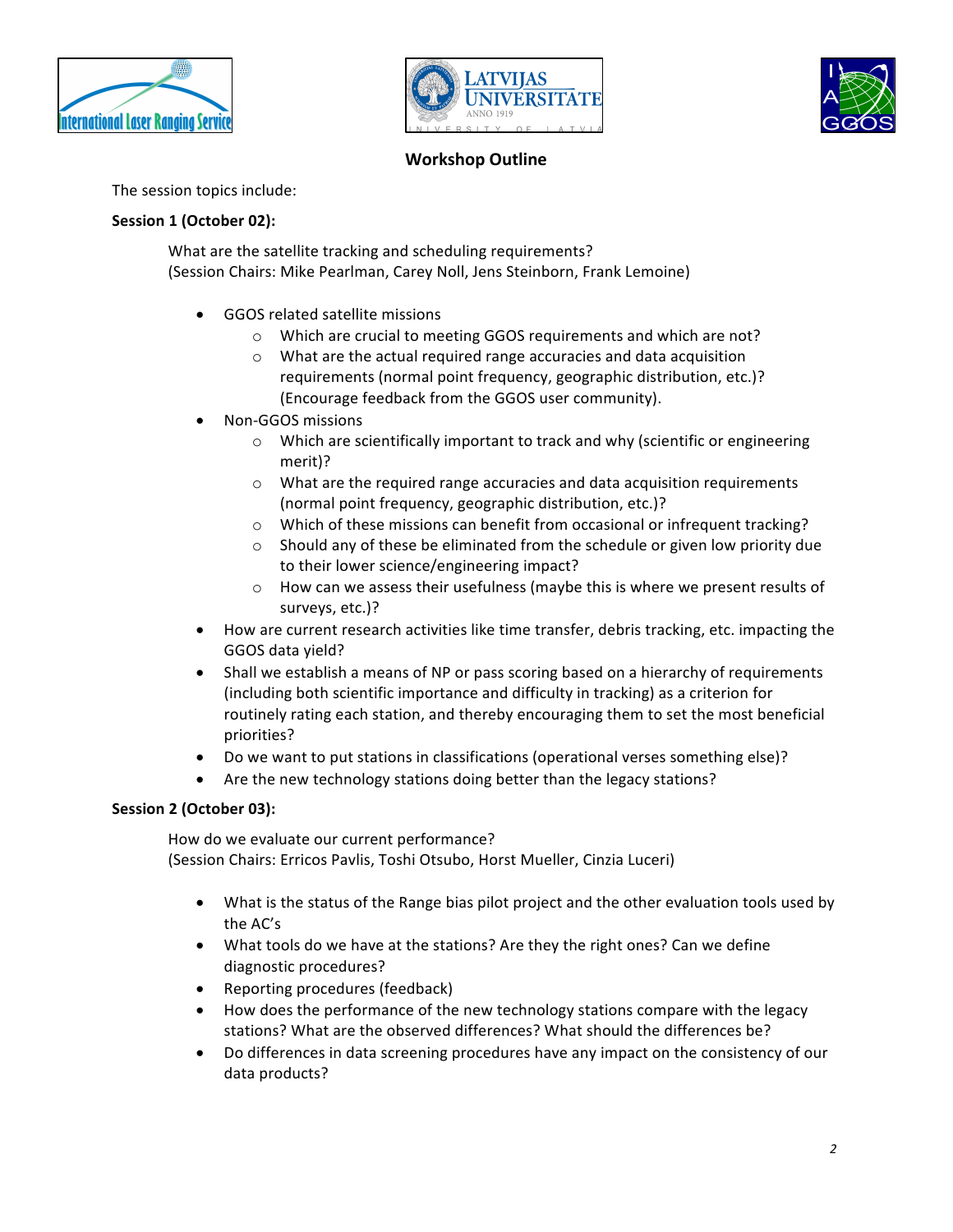





## **Workshop Outline** (continued)

#### **Session 3 (October 04):**

What operational steps and additional tools can we take to better meet satellite ranging accuracy and scheduling requirements?

(Chairs: Evan Hoffman, Kalvis Salmins, John Degnan. Ludwig Grunwaldt)

- What are the factors that are currently limiting performance (data quantity and quality)? Maybe a survey before the meeting to get this discussion going?
- Should we provide individual tracking schedules for stations located in clusters? Are weather and tracking schedules similar enough over a cluster to consider the stations to be redundant? We should examine these ahead of time.
- Should we schedule simultaneous observations by clustered stations on selected satellites as a tool to provide insight into station biases, without requiring an expensive and inconvenient colocation? What has been our past experience? Return signal strengths and satellite return rates even for the new generation of single photon sensitive SLR stations can vary by orders of magnitude, from single photons to many photons as a function of satellite altitude, zenith/elevation angle and atmospheric visibility, potentially introducing small range biases. If we operate at the single photon level, we minimize the biases but it also takes longer to generate a 1 mm quality normal point and the point represents a much longer segment of the satellite arc. At the multiphoton level, we take the data much faster thereby enhancing interleaving opportunities and sampling a smaller portion of the satellite trajectory but also possibly introducing some range biases. The current philosophy is to reduce return rate to about 10% to try to capture primarily singles. Is this the optimum mode in which to operate? What would we lose if we expanded the capture rate to 20%, 30% or more? Should we try to control returns at the single photon level or is it better to generate normal points more quickly with higher return rates and shorter NP averaging times?
- Do we need a better or a more satellite and station specific definition of the NP? We currently ask for 1000 FR points per NP. Should the number of FR points per NP be a fixed number for all systems or should the number be set for each system to reach 1 mm precision?
- Does past performance (data yield, system stability, data quality) history warrant an ILRS recommendation for even the best legacy stations to go kHz?
- What tools and procedures do we need to expedite station discovery and reporting of problems and measures being taken to address the problems